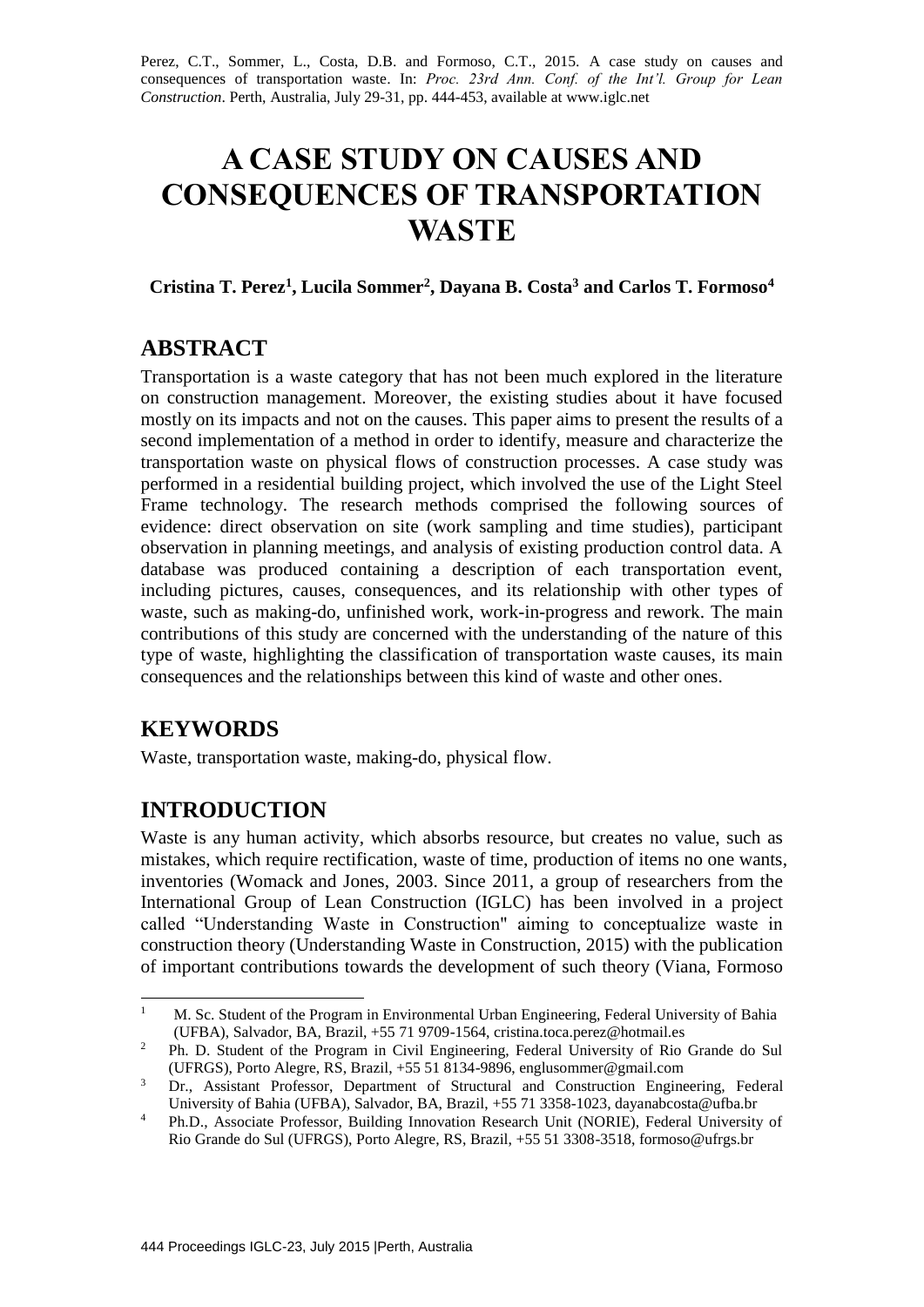and Kalsaas, 2012; Koskela, Sacks and Rooke, 2012; Koskela, Bølviken and Rooke, 2013; Bølviken, Rooke and Koskela, 2014; Perez, Costa and Gonçalves, 2014).

Viana, Formoso and Kalsaas (2012) put forth that many studies about waste in construction have mostly focused on the consequences and not on the causes, showing that further studies are necessary to increase the existing knowledge. In addition, transportation is a waste category that has not been examined much in those studies and in the literature on construction management.

In the present study, it was understood as the real problem the large amount of transportation waste found in construction processes. This statement was perceived by three exploratory studies and by the literature review (Thomas, Sanvido and Sander, 1989; Alarcón, 1994). These exploratory studies indicated that 36% to 46% of the activities of the mortar coating process were related to transportation activities.

Therefore this paper aims to identify different causes and consequences of transportation waste, associating them with other waste categories such as making-do, unfinished work, work-in-progress and rework. These four additional waste categories are included in the study due to their relevance at jobsites (Fireman, Formoso and Isatto, 2013). In order to achieve this objective, a case study in a Light Steel Frame (LSF) building project was carried out. This paper presents the results of the second implementation of a proposed method that aims to identify, measure and characterize transportation waste on physical flows of construction processes, made up of tools, indicators and definition of concepts to measure such waste from the viewpoint of their incidences, causes, consequences and the association with other categories of waste.

# **TRANSPORTATION WASTE AND OTHER CONSTRUCTION WASTE CATEGORIES**

Transportation waste is described by Ohno (1997) as materials handling activities that generate cost and do not add value. Formoso, et al. (1997) state that waste is due to inefficiencies, which occur during the use of equipment, material, labor and capital in values superior to that required for the production. For these authors, transportation waste concerns excessive or inappropriate use of materials and components due to poor planning or inefficient jobsite logistics. Bølviken, Rooke and Koskela (2014) corroborate with Formoso, et al. (1997), defining transportation waste as waste that happens in the flow perspective, related to unnecessary movement of people or unnecessary transportation of materials.

The authors of this paper seek to contextualize transportation waste in construction, understanding that despite the fact that transport is a non-value adding activity, and efforts for its reduction and elimination are possible, transport activities are unlikely to be eliminated from the construction process. Therefore, due to the understanding that certain types of transport activities are necessary to guarantee the efficiency during the complete process, this paper considers that transportation wastes are due to the unnecessary transportation of materials, i.e. consuming resources such as time, which creates additional cost, but does not add value to the product.

Other kinds of waste have recently been examined in construction and they could potentially be associated as causes or consequences of transportation waste, such as making-do, unfinished work, rework and work in progress. Those waste categories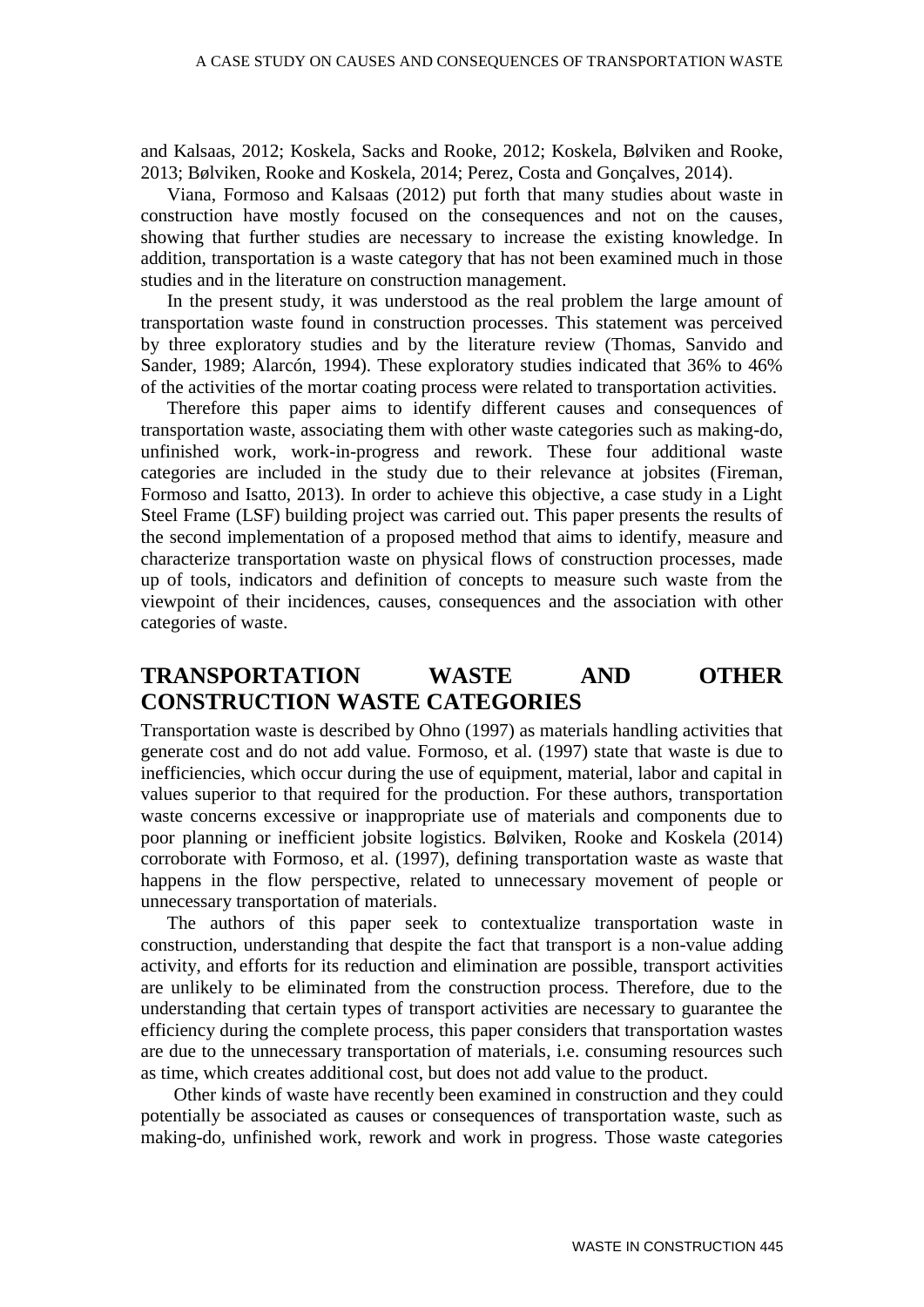and transportation waste unleash similar consequences, such as reduction of the working safety conditions, waste of material and increase in the share of non-value adding activities. Table 1 presents the current definition of these categories of waste and their main references.

| <b>Waste category</b> | <b>Definition</b>                                                                                                                                                                                       | <b>References</b>                     |
|-----------------------|---------------------------------------------------------------------------------------------------------------------------------------------------------------------------------------------------------|---------------------------------------|
| Making-do             | It refers to a situation where a task is started<br>without all its standard inputs, or the execution of<br>a task is continued although the availability of at<br>least one standard input has ceased. | Koskela (2004)                        |
| Rework                | Doing something at least one extra time due to<br>non-conformance to requirements.                                                                                                                      | Love, Mandal and<br>Li (1999)         |
| Work in<br>progress   | Working on fairly small tasks left from the previous<br>plan                                                                                                                                            | Hopp and<br>Spearman (1996)           |
| Unfinished work       | It includes rework and small finishing tasks that<br>are left over after a crew leaves a workstation.                                                                                                   | Fireman, Formoso<br>and Isatto (2013) |

*Table 1: Possible associated wastes categories to transportation waste*

### **RESEARCH METHOD**

Design Science Research was the research approach adopted in this investigation. This is a form of scientific knowledge production that involves the development of innovative constructions, intended to solve problems confronted in the real world, and simultaneously makes a prescriptive scientific contribution (Lukka, 2003). An important outcome is an artifact that solves a domain problem (March and Smith, 1995).

This investigation is part of a broader research project, which aims to propose an artifact represented by a method to identify, measure and characterize the transportation waste on physical flows. This paper presents the second stage of this research, in which the method proposed is implemented. The artifact was developed along the first case study in Project A, which was carried out on a traditional construction process, the mortar coating process with mechanical application, in a residential building project, located in the city of Salvador, Northeast of Brazil.

The second case study which is presented in this paper involved the implementation of the method in a residential housing project in Canoas, in the south of Brazil, called Project B. This project was chosen due to the use of LSF technology, a relatively new building system in Brazil, allowing the comparison of the causes of transportation waste in two different technologies, a traditional and an industrialized one. Project B consisted of 178 LSF houses built on shallow type raft foundation. The case study took place from November to December 2014, over a period of six weeks. Four processes were monitored: structure assembly; Oriented Strand Board (OSB) installation; roof execution; and facade execution. Twenty-five site visits of 4-6 hours each were conducted by the research team. Three types of data were collected during the site visits: (i) mapping physical flows; (ii) work sampling; and (iii) monitoring of transportation waste events. Additional data was collected from 6 weekly work meetings, such as Percentage of Plan Complete and causes of non-completion of the work packages. Some additional qualitative data were obtained through informal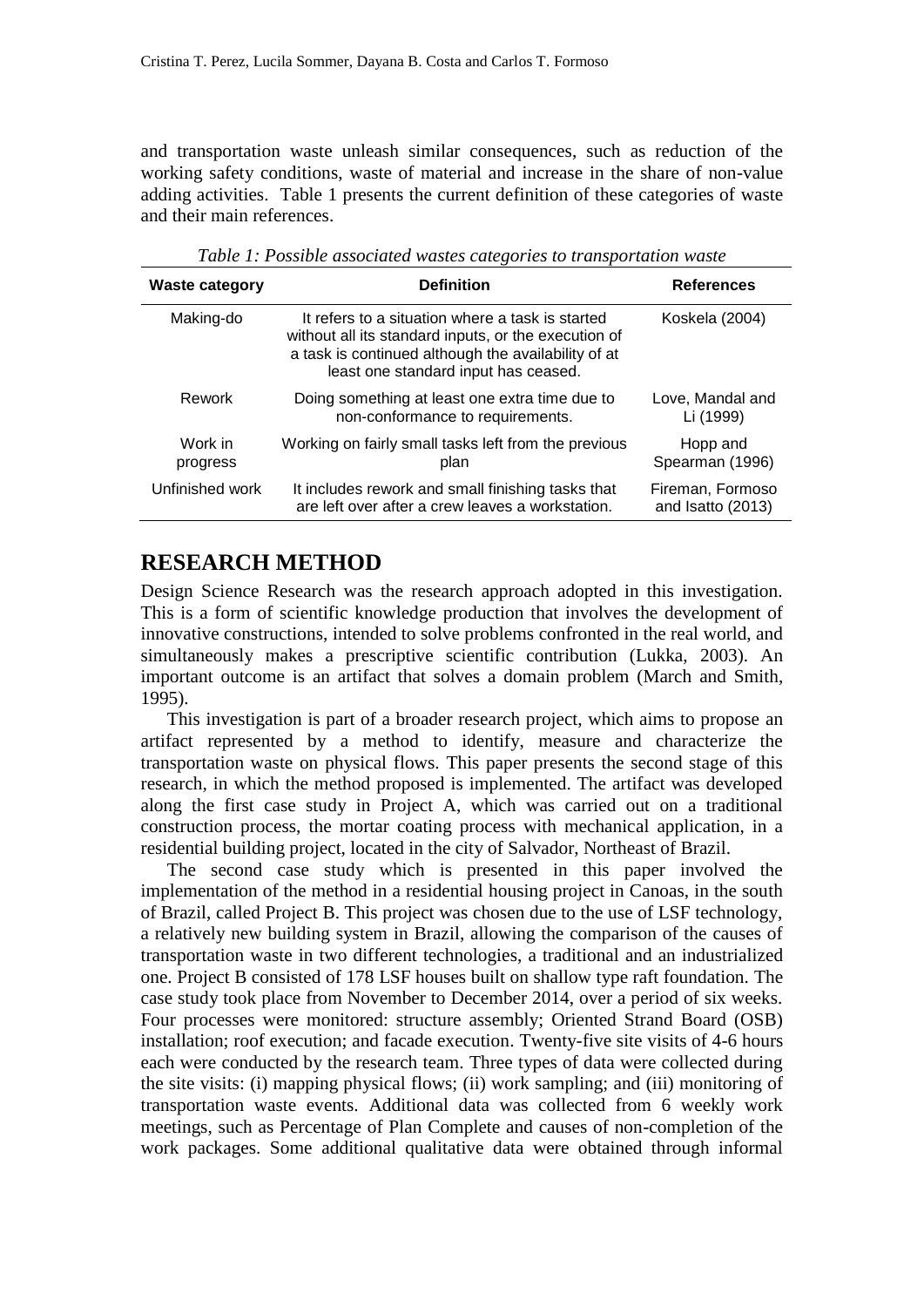interviews and meetings with field project personnel, such as workers, crew leaders, field engineers and project manager. A seminar was carried out at the end of the study with the field team, in order to present and discuss the results.

# **DESCRIPTION OF THE PROPOSED METHOD**

#### **STAGE 1: MAPPING PHYSICAL FLOWS**

The first stage of the method consists of mapping physical flows by using a process diagram and a layout diagram to document the processes (Ishiwata and Katō, 1991). The process diagram represents the sequence of various activities that make up a process. The layout diagram shows the places where each task is performed and indicates the main flows of materials and operations (Ishiwata and Katō, 1991).

#### **STAGE 2: WORK SAMPLING**

Work sampling was used to measure the amount of productive, contributory and noncontributory work. Productive tasks are the value-adding ones. Contributory works are the ones that support value-adding tasks, such as transportation. Non-contributory or unproductive tasks do not contribute at all for project execution (Picard, 2002). As the focus of this investigation is on transportation waste, the worksheet adopted involved a detailed breakdown of transportation activities. In this study it was adopted a 94% confidence level and 6% relative error, it was taken 1873 observations.

Throughout the modeling of flows, some transport activities have been identified that could be deemed necessary, avoidable and unnecessary. Thus, in order to identify those activities and measure the waste of time, the definitions of Santos, Formoso and Hinks (1996) were taken as a basis and adapted to the transportation activities, as delineated below:

- a) **Necessary Transport Activity**: this refers to a transport activity that needed to occur for the flow of the process. Those were identified as the contributory tasks.
- b) **Avoidable Transport Activity**: this refers to an inefficient transport process that causes waste of time, caused sometimes by lack of process control and can be easily reduced. This occurs due to planning flaws, inadequate sizing labor teams, supplies or equipment failures, omissions or design errors, rework, etc, and as a consequence those activities generate obstruction in the flow. Those were identified in the contributory tasks.
- c) **Unnecessary or Idle Transport Activity**: this refers to unnecessary transport activity that caused waste of time, which was not planned and should be eliminated or complete inactivity of the workers on some transport activity, which may be intentional or the result of a physical state of predisposition. Those were identified as non-contributory work.

#### **STAGE 3: OBSERVING TRANSPORTATION WASTES EVENTS**

In order to characterize the transportation wastes, three constructs were defined based on data obtained on the previous steps, as follows:

a) **Transportation Waste Event:** this is defined as an unexpected phenomenon that happens in a transport activity, referring to an observable and registered fact in a particular place and at a particular time that affects the physical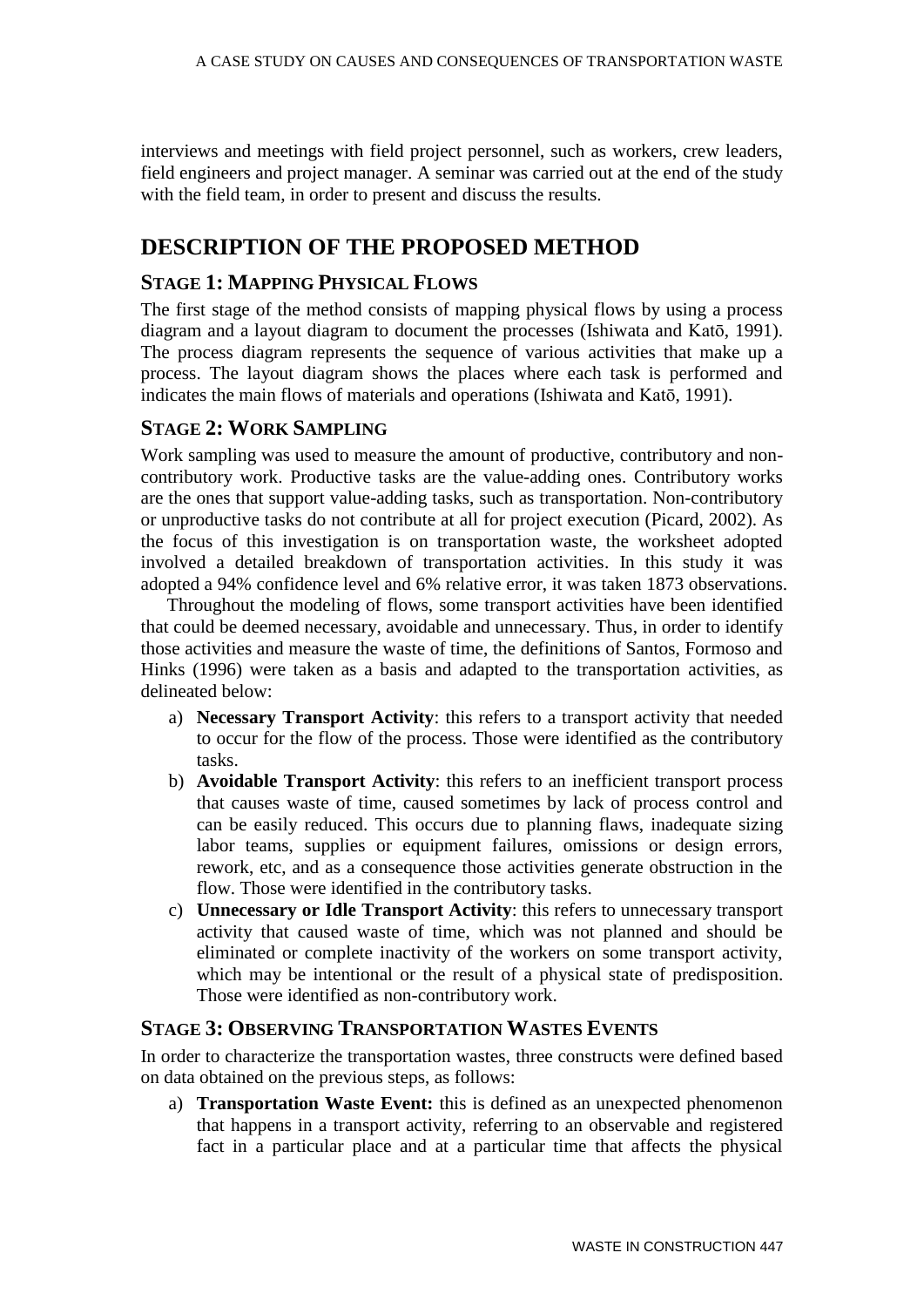flows, causing a waste of time, the execution of unplanned tasks, and producing inefficiencies to the process.

- b) **Cause:** this is defined as the origin of a certain transport waste event in a certain situation.
- c) **Consequence**: this is defined as the effect or the result of a certain transport waste event or fact found.

The transport waste events identified were registered on a worksheet, including the following information: (i) photo; (ii) date; (iii) number of record; (iv) number of the same event per day; (v) people involved in the transport; (vi) type of transport; (vii) recurrent case; (viii) waste description; (ix) cause; and (x) main consequences.

Table 2 shows the classification of the main causes identified based on the nature of each waste, and Table 3 shows the classification with the main consequences of transport wastes identified throughout the study in Project B. It was considered that each transportation waste event could be related to one cause and to more than one consequence, but not exceeding three.

|  |  |  | Table 2: Causes of transportation wastes' classification |
|--|--|--|----------------------------------------------------------|
|--|--|--|----------------------------------------------------------|

| Cause       | <b>Definition</b>                                                                   |
|-------------|-------------------------------------------------------------------------------------|
| Access/     | It refers to any kind of route obstruction, which makes the transport activity      |
| Mobility    | difficult.                                                                          |
| Storage     | It refers to inappropriate space for material storage or material stored in an      |
|             | inappropriate manner.                                                               |
| Equipment   | It refers to unavailable, damaged or inappropriate equipment for transportation,    |
|             | generating the adaptation of other equipment for this transportation or             |
|             | appropriate equipment, but used in an inappropriate manner.                         |
| Team        | It refers to insufficient number of workers to perform the transportation activity. |
| Packing     | It refers to the poor packing condition of the material, which makes the            |
| material    | transportation slow and difficult.                                                  |
| Information | It refers to the lack of necessary information for the employees for correct        |
|             | transportation performance.                                                         |

| Tuble 5. Calegorization of transportation wastes consequences       |                                                                                                                                                                                                       |  |  |  |
|---------------------------------------------------------------------|-------------------------------------------------------------------------------------------------------------------------------------------------------------------------------------------------------|--|--|--|
| <b>Main consequences</b>                                            | <b>Definition</b>                                                                                                                                                                                     |  |  |  |
| Damage of material                                                  | The material being transported is damaged during the<br>transportation activity.                                                                                                                      |  |  |  |
| Unsafe work conditions                                              | Unsafe work conditions were caused due to the transportation<br>activity.                                                                                                                             |  |  |  |
| A new transport operation<br>A longer distance<br>Ergonomic problem | Anew transport operation would be required in the near future<br>A worker must move greater distance than it was planned.<br>The ergonomic conditions of transportation operations are<br>inadequate. |  |  |  |

*Table 3: Categorization of transportation wastes' consequences*

# **STAGE 4: ASSOCIATION BETWEEN TRANSPORTATION WASTE WITH OTHER WASTE CATEGORIES**

Direct observation was performed in order to associate the transportation waste events with the work-packages from which they came from. Work-packages include both formal (planned) and informal work-packages. These were classified according to their nature (unfinished work or new package), as suggested by Fireman, Formoso and Isatto (2013). The metrics used for measuring the incidence of informal workpackages were the percentage of informal work-packages in relation to the total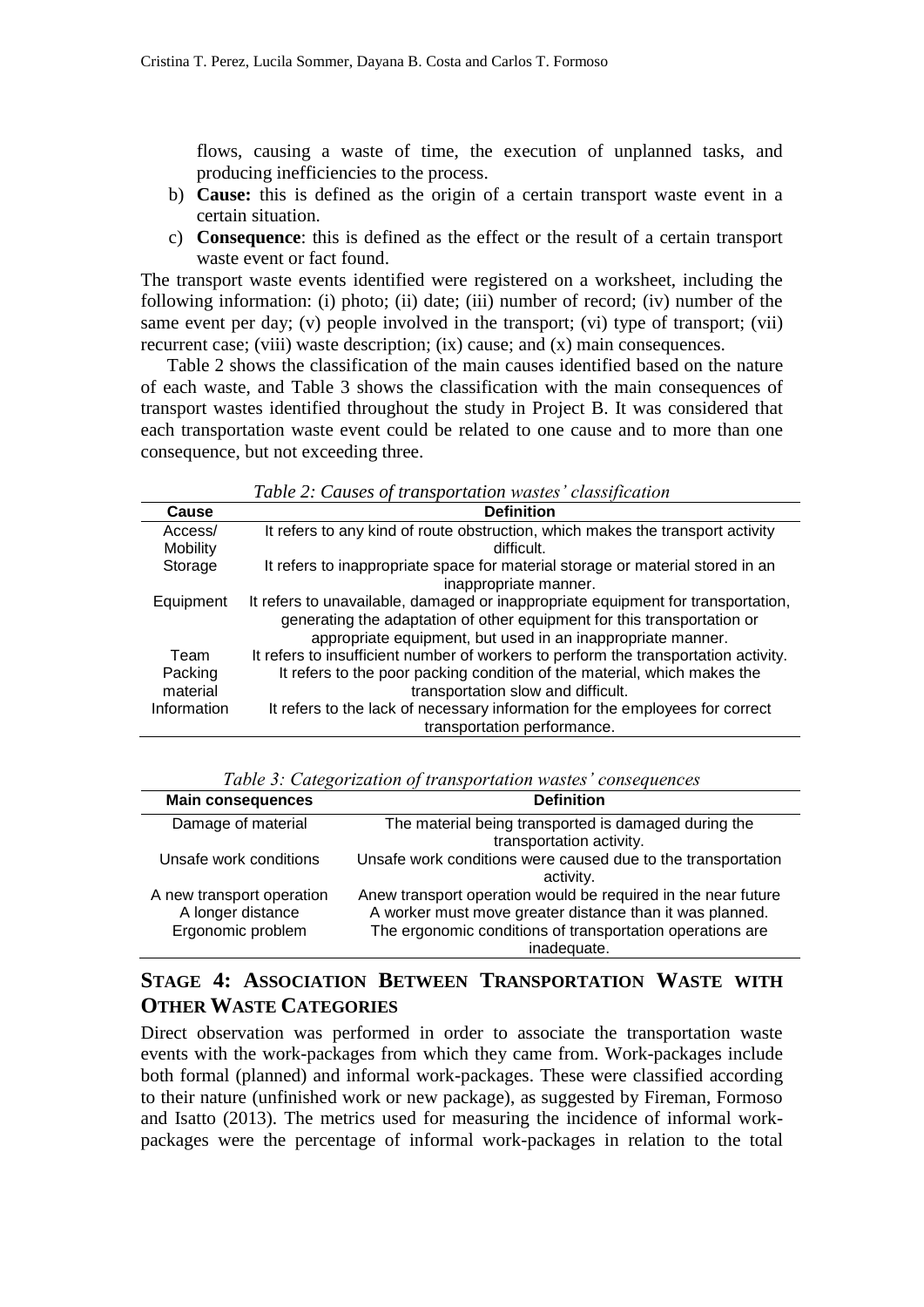number of work-packages. These work-packages were categorized in: (i) completed formal work-packages; (ii) incomplete formal work-packages; and (iii) informal work-packages. Therefore, the percentage of transportation waste events in each group could be measured taking the number of events observed as part of completed formal work-packages, incomplete formal work-packages or informal work-packages. If the transportation waste events could not be related to any work package that was associated with an inventory or a logistic operation depending on the activity they supported.

In addition, each transportation waste event was related to another type of waste occurring at the same time, such as making-do, unfinished work, rework and work in progress. All the transportation waste events were analyzed to check if another kind of waste was involved or not.

#### **RESULTS**

#### **PROCESS CHARACTERIZATION AND PHYSICAL FLOWS**

The materials to be used in the following days were stored near by the proper raft. Horizontal transport was performed with a telescopic handler and with a tractor. The vertical transport was performed by hand through the facade scaffoldings. A facade scaffolding was used for the execution of the facades.

The findings of the process diagram and layout diagram of the four processes studied showed a similar relationship between the activities. Considering all process activities, 10% represent processing activities, 40% represent transport activities, 20% represent stock activities and 30% inspection activities.

#### **DISTRIBUTION OF WORKERS TIME AND TRANSPORT ACTIVITIES**

Table 4 shows the work sampling results. Concerning the productive work, frame assembly presents the highest productive time (66% observations), followed by the roof installation (37%), frame assembly (24%) and OSB installation (23%).

| Table 4: WORK Samplings Results |                            |              |            |       |         |            |
|---------------------------------|----------------------------|--------------|------------|-------|---------|------------|
| <b>Time</b>                     |                            | <b>Frame</b> | <b>OSB</b> | Roof  | Facade  | Global     |
|                                 |                            | Assem.       | Inst.      | Inst. | Execut. | <b>LSF</b> |
| <b>Productive Work</b>          |                            | <b>24%</b>   | 23%        | 37%   | 66%     | 33%        |
| Contributory                    | <b>Necessary Transport</b> | 12%          | 12%        | 7%    | 3%      | 11%        |
| work                            | Avoidable Transport        | 17%          | 4%         | 4%    | $1\%$   | 6%         |
|                                 | <b>Others</b>              | 23%          | 25%        | 11%   | 13%     | 22%        |
| Non-contributory<br>work        | Unnecessary<br>Transport   | 0%           | 14%        | $0\%$ | 0%      | 5%         |
|                                 | <b>Others</b>              | 24%          | <b>22%</b> | 41%   | 17%     | 23%        |
| Total time                      |                            | 100%         | 100%       | 100%  | 100%    | 100%       |

*Table 4: Work Samplings Results*

Analyzing all the times destined for transportation activities, the random observations revealed that the OSB installation process was one where more time was allocated to carry out transport activities (30% of observations), followed by frame assembly (29%), and the roof installation (11%) and the façade execution (4%). It was considered, in this study, that avoidable transport and unnecessary transport are a time waste factor, thus 17% of the time destined by frame assembly is a waste of time, 18% for OSB installation, 4% for roof installation and 1% for façade execution.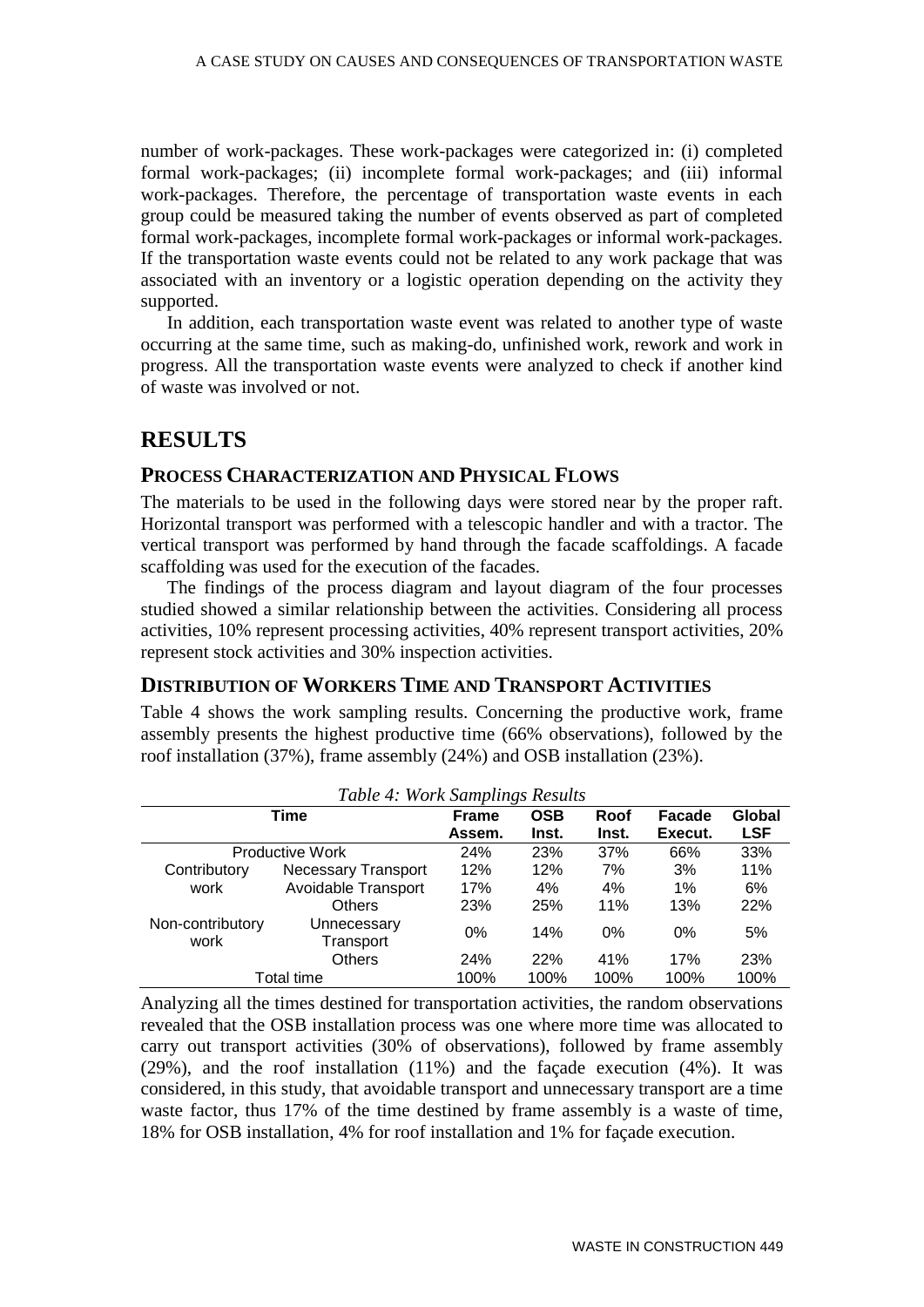#### **TRANSPORTATION WASTE EVENTS**

This study identified 23 transportation waste events. Table 5 presents the transportation waste events identified, organized by their causes. Besides the five main consequences identified in this case study, the waste of time was continuously identified as an impact arising from the transportation wastes events. In terms of qualitative data, the results show that access and storage were the main causes of transportation waste events, 35% and 39% respectively of the transportation wastes events, and the creation of a new transport operation (32% of the events). In addition, the unsafe work conditions (32% of the events) were the main consequences of the transportation waste events.

| Table 5: Transportation wastes events |                                                                                                  |                                                          |                 |                                                                                 |
|---------------------------------------|--------------------------------------------------------------------------------------------------|----------------------------------------------------------|-----------------|---------------------------------------------------------------------------------|
| Cause                                 | <b>Transportation</b><br>waste events                                                            | <b>Transport activity with</b><br>waste event            | N. of<br>events | <b>Consequences</b>                                                             |
|                                       | Presence of<br>obstacles (materials,<br>rubble, infrastructure<br>hole) in the access<br>routes. | Horizontal transport of<br>the structure by hand         | 6               | A new transport<br>operation<br>Unsafe work<br>conditions<br>Damage of material |
| Access/Mobility                       |                                                                                                  | Vertical transportation of<br>the structure by hand      | 1               | Ergonomic problem<br>A longer distance                                          |
|                                       | Door smaller than<br>the workbench                                                               | Workbench<br>transportation for OSB<br>installation      | 1               | Damage of material                                                              |
| Storage                               | The loader driver<br>must come down to<br>remove other<br>manually stocks                        | Loader transport to<br>storage area                      | 5               | Damage of material                                                              |
|                                       |                                                                                                  | Transport loader to the<br>raft foundation               | 2               | Unsafe work<br>conditions                                                       |
|                                       | Employee improvises<br>stock                                                                     | Unloading of OSB to the<br>storage area                  | 2               | A new transport<br>operation                                                    |
| Equipment                             | Lack of a loader                                                                                 | <b>Transportation structure</b><br>by hand on the ground | $\overline{2}$  | Unsafe work<br>conditions<br>Ergonomic problem                                  |
|                                       | Telescopic handler<br>with difficulty                                                            | Loader transport to<br>storage area                      | 3               | Damage of material                                                              |
| Team                                  | Lack of one of the<br>collaborators on the<br>scaffolding                                        | Vertical transportation of<br>the structure              | 1               | Unsafe work<br>conditions                                                       |

### **ASSOCIATION OF TRANSPORTATION WASTES EVENTS WITH OTHER WASTE CATEGORIES**

The transportation wastes events were classified according to the work-package (formal or informal) or stock and logistic activity that they supported (Figure 1). The results show that 39% of the transportation waste events were not related to workpackages, due to the fact that those flow activities such as logistics and inventory are not included in the weekly work plan as an assignment. In addition, 13% of the events were observed during the performance of informal work packages, and 48% of the events happened during the performance of a formal work package.

The 23 transportation waste events collected were reanalysed in order to identify other categories of wastes, which these events could be associated with (Figure 2). In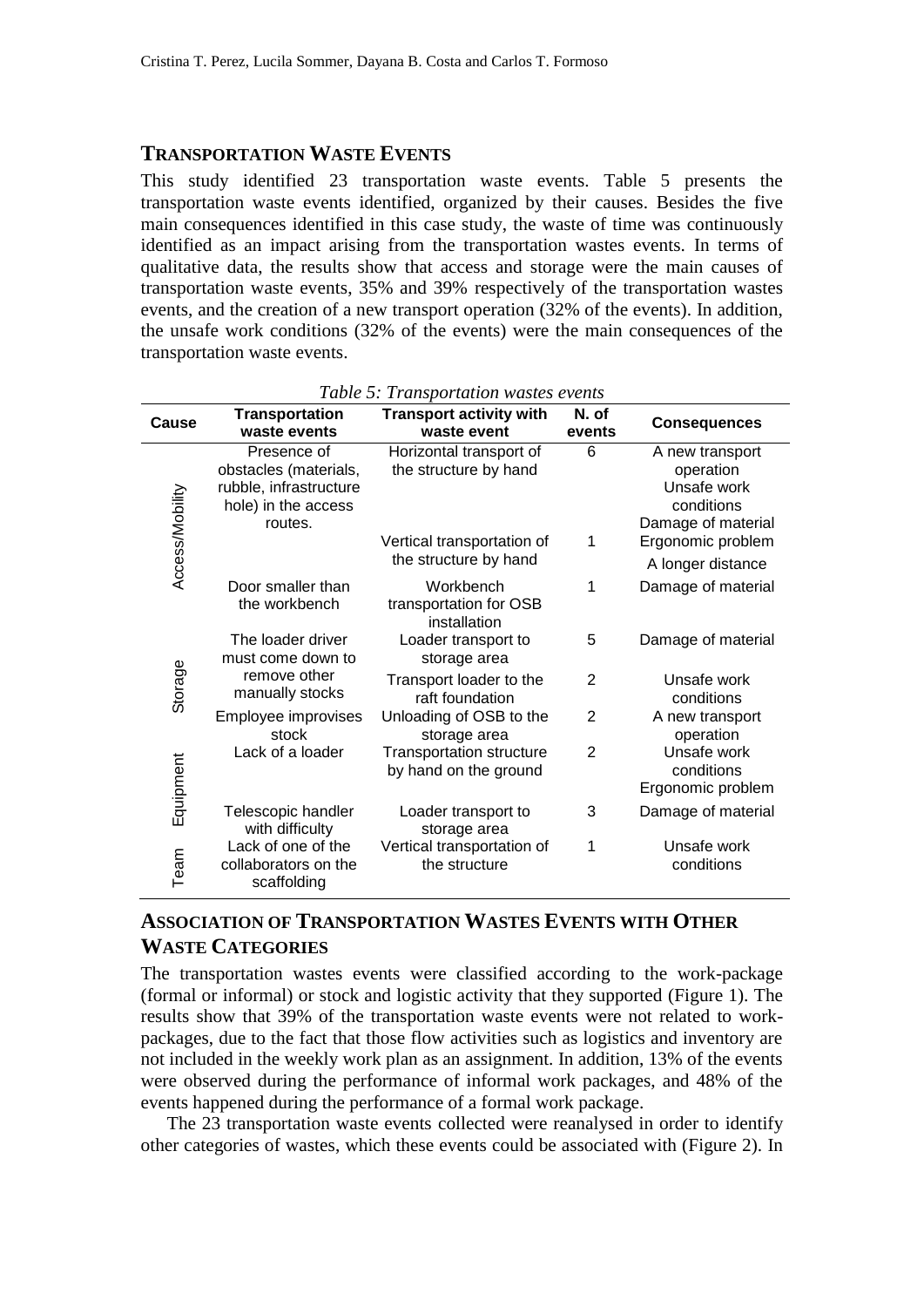some events other waste categories studied were identified as cause, in other cases they were identified as consequence, and also in some other cases, it was possible to observe that other waste categories studied could be both cause and consequences. It means that the relationship with other waste is not always uni-directional, being often cyclical. The findings show that 39% of the transportation waste events are related to making-do waste. Although, it seems that a large percentage (35%) of the transportation waste events identified happens for other reasons, different from the existence of other waste categories.



*Figure 1: Association of the transportation wastes events with work packages*



*Figure 2: Wastes categories identified at transportation wastes events* 

The integrated use of the four tools, such as process diagram, layout diagram, work sampling and photographic records with the data collected from weekly work meetings, allowed the calculation of eight main indicators, as shown in Table 6.

| Table 6: Tools, indicators and results |                                             |                         |  |  |
|----------------------------------------|---------------------------------------------|-------------------------|--|--|
| Tool                                   | Indicators collected                        | <b>Results obtained</b> |  |  |
| Process Diagram                        | (1) Percentage of transport activities in   | 40%                     |  |  |
|                                        | relation to all process activities          |                         |  |  |
| Work sampling                          | (2) Percentage of productive time           | 33%                     |  |  |
|                                        | (3) Percentage of time related to           | 23%                     |  |  |
|                                        | transportation activities (necessary,       |                         |  |  |
|                                        | avoidable, unnecessary)                     |                         |  |  |
|                                        | (4) Percentage of time waste related to     | 11%                     |  |  |
|                                        | avoidable and unnecessary activities        |                         |  |  |
| Worksheet with                         | (5) Main causes of transportation wastes    | Access                  |  |  |
| photographic records                   |                                             | Storage                 |  |  |
|                                        | (6) Main consequences of transportation     | Unsafe work             |  |  |
|                                        | wastes                                      | conditions              |  |  |
|                                        |                                             | A longer distance       |  |  |
| Worksheet and Layout                   | (7) Place with most occurrences of          | Access routes           |  |  |
| Diagram                                | transportation waste events                 |                         |  |  |
| Worksheet and data                     | (8) Other main waste category identified    | Making-do waste         |  |  |
| collected from weekly                  | during the identification of transportation |                         |  |  |
| work meetings                          | waste events                                |                         |  |  |

According to data collected from the seminar, it was observed that project managers and field engineers were aware of their logistic problems; however, they were surprised concerning the high percentage of time spent in transportation activities, the large amount of transportation wastes events identified, and their causes and consequences. For the project team, their major logistic problem was concerned with equipment; nevertheless the results pointed out that the greatest amount of transportation waste came from storage causes and access/mobility, because despite the project had equipment, it was difficult to used them because the route access were not adequate.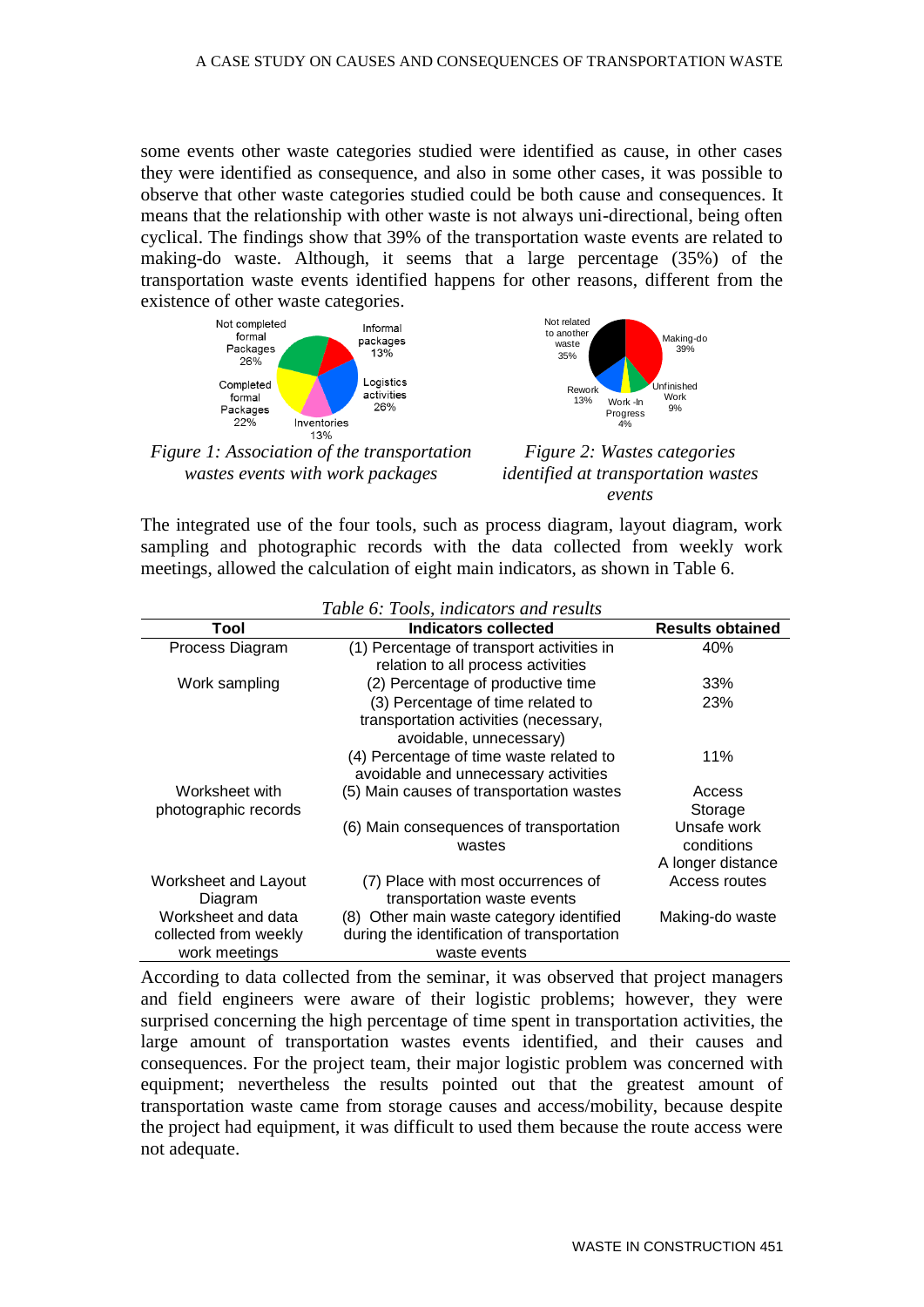# **CONCLUSIONS**

The first contribution of this paper is the better understanding of the meaning, identification, measuring and characterization of transportation waste in construction. The transportation waste event was defined as an unexpected phenomenon that happens in a transport activity, referring to an observable event with the possibility to register the fact, in a particular place and at a particular time, that affects the physical flows, causing the execution of unplanned tasks, and producing inefficiencies to the process. Thus, a transportation waste event can be characterized by its occurrence, its cause and its consequences.

The cause of a transportation waste event was defined as the origin of a certain phenomenon in a certain situation and a long this study, the main causes of transportation waste identified were related to the access/mobility, storage, equipment, team, packing material and information. From the perspective of the consequences of a transportation waste event, it results from facts found, such as damage of material, unsafe working conditions, a new transport, a longer distance, and ergonomic problems.

Therefore, the study identified and measured that all transportation activities are not waste, given that certain types of transport activities are necessary to make the flow possible. In order to discriminate the different types of transportation, a classification of the transportation types was proposed in this study. Necessary transport is defined as a transportation activity that needed to occur to contribute to process flow; avoidable transport, means a transportation activities which can be reduced; and the unnecessary transport refers to a transportation activity which was not planned and should be eliminated. Thus, the transportation activities that can be reduced (avoidable transport) or eliminated (unnecessary transport) were understood as a waste of time.

The practical contribution of the implementation of this method refers to the combined use of the tools and indicators to identify, measure and characterize the transportation waste from the viewpoint of its recurrence, causes and consequences. The use of the method increases the information for managing the transport waste in construction, providing a wide range of qualitative and quantitative data.

In addition, it was possible to validate that the classification of the causes identified and proposed based on a traditional process case would be tailored to an industrialized process. Most of the transportation events identified in LSF system studied originated from access/mobility and storage problems. The next stage is the assessment of its utility as an artefact and practical contribution.

Another important conclusion is the strong relationship between transportation waste and making-do, due to the fact of that both could be a main cause and main consequence of the waste events identified. It means, that this relationship is not always unidirectional, being sometimes cyclical, therefore it is difficult to distinguish which kind of waste comes first.

#### **REFERENCES**

Alarcón, L.F., 1994. Tools for identification and reduction of waste in construction projects. *Lean construction*, L. F. Alarcón, ed., A. A. Balkema, Rotterdam, Netherlands, pp. 365–377.